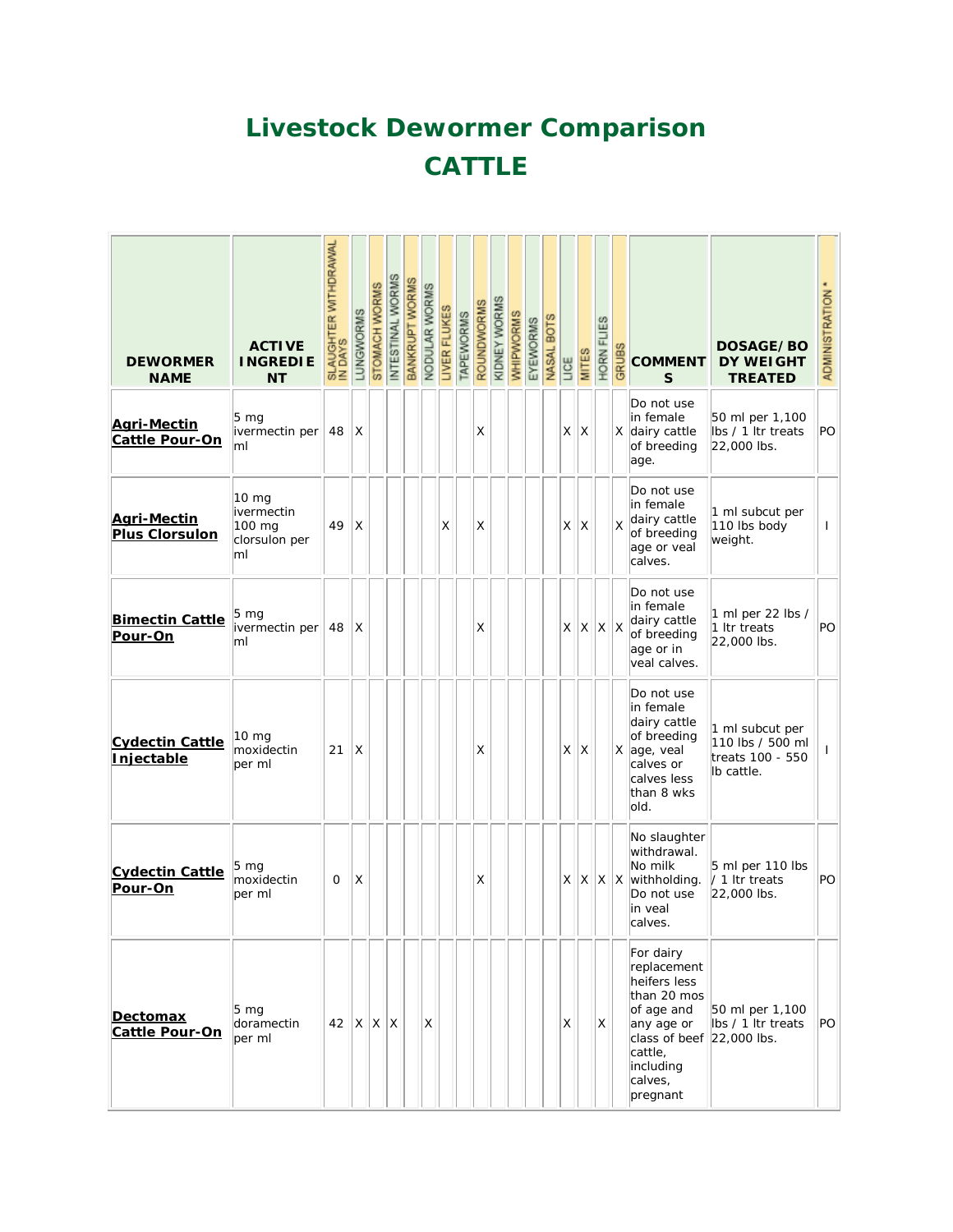|                                                                         |                                                                     |             |     |     |                 |   |          |   |          |              |     |                 |    | cows and<br>bulls.                                                                                  |                                                                                                     |                      |
|-------------------------------------------------------------------------|---------------------------------------------------------------------|-------------|-----|-----|-----------------|---|----------|---|----------|--------------|-----|-----------------|----|-----------------------------------------------------------------------------------------------------|-----------------------------------------------------------------------------------------------------|----------------------|
| <u>Dectomax</u><br>Cattle/Swine<br><b>Injection</b>                     | $10 \text{ mg}$<br>doramectin<br>per ml                             | 35          | X   |     |                 |   | $\times$ | X | $\times$ | $\times$     | ΙX  |                 | X  | Not for use<br>in female<br>dairy cattle<br>over 20 mos<br>of age or in<br>veal calves.             | Cattle - 1 ml<br>subcut or IM per<br>110 lbs / 500 ml<br>treats 100 - 550<br>Ib cattle.             | $\mathbf{I}$         |
| <b>Ivomec Cattle</b><br>Pour-On                                         | $5 \text{ mg}$<br>ivermectin per<br>ml                              | 48          | X   |     |                 |   | Χ        |   |          | X.           |     |                 |    | Do not use<br>in female<br>$ X X X $ dairy cattle<br>of breeding<br>age.                            | 50 ml per 1,100<br>lbs / 1 ltr treats<br>22,000 lbs.                                                | PO                   |
| <u>I vomec</u><br>Cattle/Swine<br>Injection                             | 10 <sub>mg</sub><br>ivermectin<br>per ml                            | 35          | X   |     |                 |   | Χ        |   |          | X.           | ΙX. |                 |    | Do not use<br>in female<br>dairy cattle<br>X of breeding<br>age. Not for<br>use in veal<br>calves.  | Cattle - 1 ml<br>subcut per 110<br>lbs / 500 ml<br>treats 100 - 550<br>lb cattle                    | $\mathbf{I}$         |
| <b>Ivomec Eprinex</b><br><b>Cattle Pour-On</b>                          | 5 mg<br>eprinomectin<br>per ml                                      | $\mathbf 0$ | X   |     |                 |   | X        |   |          | $\mathsf{X}$ |     | $x \mid x \mid$ | ΙX | No slaughter<br>withdrawal.<br>No milk<br>withholding.                                              | 50 ml per 1,100<br>lbs / 1 ltr treats<br>22,000 lbs.                                                | PO                   |
| <b>I</b> vomec Plus<br>Cattle Injection                                 | 10 <sub>mg</sub><br>ivermectin<br>and 100 mg<br>clorsulon per<br>ml | 49          | X   |     |                 | X | X        |   |          | X.           | X   |                 |    | Not for use<br>in female<br>dairy cattle<br>X of breeding<br>age. Not for<br>use in veal<br>calves. | 1 ml subcut per<br>110 lbs / 500 ml<br>treats 100 - 550<br>Ib cattle.                               | $\mathbf{I}$         |
| Noromectin<br><b>Plus Cattle</b><br>Injection                           | $10 \text{ mg}$<br>ivermectin<br>and 100 mg<br>clorsulon per<br>ml  | 49          | ΙX  |     |                 | X | X        |   |          | X.           | X   |                 |    | Do not use<br>in female<br>dairy cattle<br>X of breeding<br>age. Not for<br>luse in veal<br>calves. | 1 ml subcut per<br>110 lbs/500 ml<br>treats 100 - 550<br>lb cattle.                                 | $\mathbf{I}$         |
| Prohibit<br><b>Soluble Drench</b>                                       | 46.8 gms<br>$ $ levamisole HCI   2   X   X   X<br>per pkt           |             |     |     |                 |   |          |   |          |              |     |                 |    | Do not use<br>in dairy<br>animals of<br>breeding<br>age.                                            | Cattle - Mix 1<br>pkt w/1 qt<br>water; 1 oz per<br>400 lbs / 1 pkt<br>treats 32 - 400<br>Ib cattle. | O                    |
| Rumatel<br><b>Crumbles</b><br><b>Cattle and Goat</b><br><b>Dewormer</b> | 4.4 gms<br>morantel<br>tartrate per Ib                              | 14          |     | X   |                 |   | X        |   |          |              |     |                 |    | No milk<br>withholding.                                                                             | 0.1 lb per 100<br>Ibs for 1 day                                                                     | FM<br>$\prime$<br>TD |
| Safe-Guard<br>0.5%<br>Pellets/Crumbl<br><u>es</u>                       | $2.27$ gms<br>fenbendazole<br>per Ib                                | 13          | ΙX. | X X | X X             |   |          |   |          |              |     |                 |    | No milk<br>withholding.                                                                             | 1 lb per 1,000<br>lbs for 1 day / 10<br>Ib bag treats<br>10,000 lbs.                                | TD                   |
| Safe-Guard<br><b>Cattle Block</b>                                       | 750 mg<br>fenbendazole<br>per Ib                                    | 11          |     |     | $X$ $X$ $X$ $X$ |   |          |   |          |              |     |                 |    | Do not use<br>in dairy<br>cattle of<br>breeding<br>age.                                             | 0.1 lb per 100<br>lbs over 3 days /<br>Treats 25,000<br>lbs.                                        | FC                   |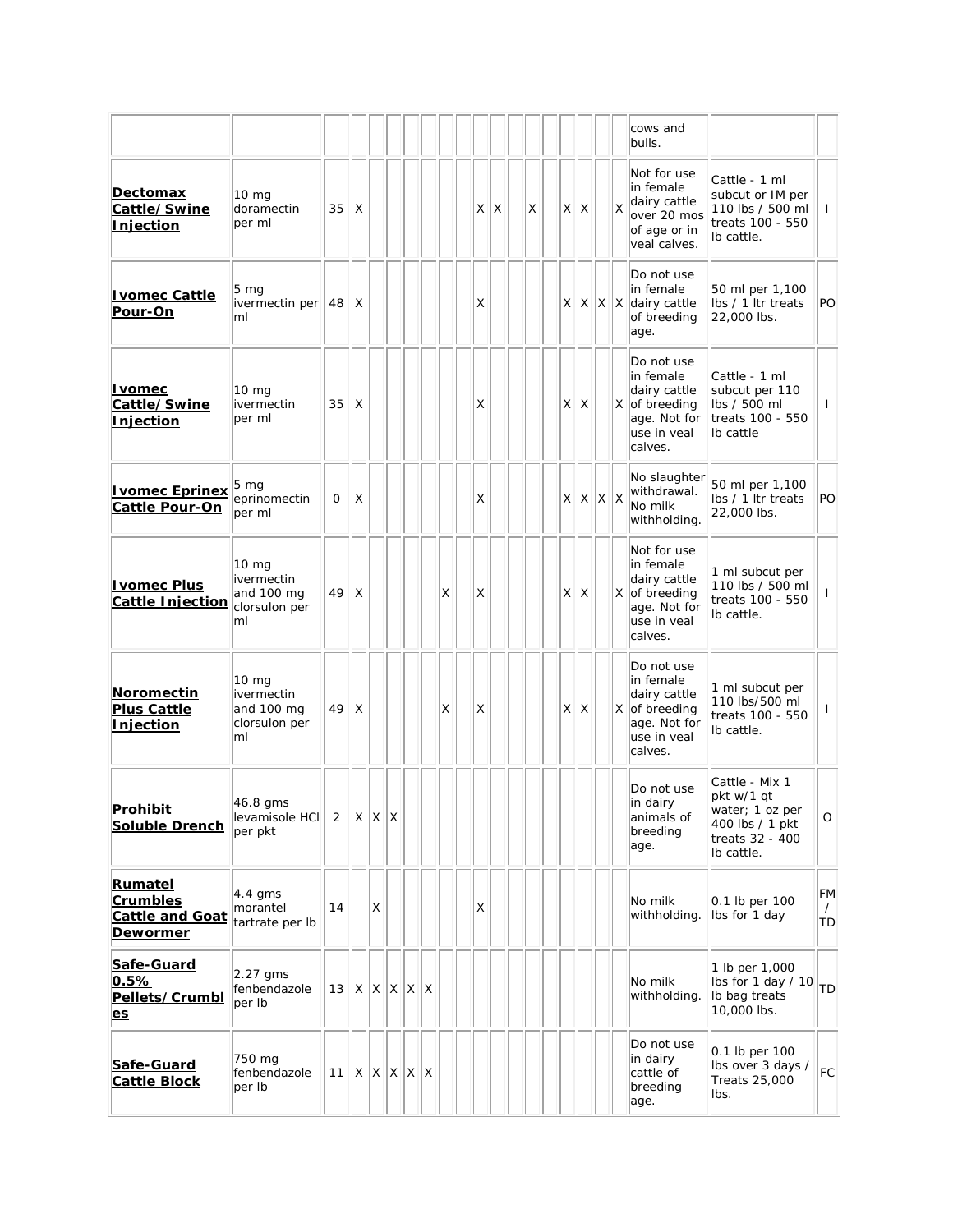| Safe-Guard<br><b>Flaked Meal</b>                                                                                                                 | $8.9$ gms<br>fenbendazole<br>per Ib  | 13 | ΙX.          | $X \mid X$        | X                 | X |   |   |  |  |  |  | No milk<br>withholding.                                                                                                                                                                                      | 0.25 lb per 1,000<br>lbs for 1 day /<br>Treats 98,000<br>lbs.                                                                                                                                           | FM |
|--------------------------------------------------------------------------------------------------------------------------------------------------|--------------------------------------|----|--------------|-------------------|-------------------|---|---|---|--|--|--|--|--------------------------------------------------------------------------------------------------------------------------------------------------------------------------------------------------------------|---------------------------------------------------------------------------------------------------------------------------------------------------------------------------------------------------------|----|
| Safe-Guard<br>Free-Choice<br><b>Mineral</b>                                                                                                      | $2.24$ ams<br>fenbendazole<br>per Ib | 13 | IX.          | $x \mid x$        | $\mathsf{X}$      | X |   |   |  |  |  |  | No milk<br>withholding.                                                                                                                                                                                      | $0.1$ lb per 100<br>Ibs over 3-6<br>days / Treats<br>25,000 lbs.                                                                                                                                        | FC |
| Safe-Guard<br><b>Mini Pellets</b>                                                                                                                | $8.9$ gms<br>fenbendazole<br>per Ib  | 13 | ΙXΙ          | $x \mid x \mid x$ |                   | X |   |   |  |  |  |  | No milk<br>withholding.                                                                                                                                                                                      | 0.25 lb per I,000<br>lbs for 1 day /<br>Treats 98,000<br>lbs.                                                                                                                                           | FM |
| Safe-Guard<br>Paste                                                                                                                              | 100 mg<br>fenbendazole<br>per gm     | 8  | X            |                   | $x \mid x \mid x$ | X |   |   |  |  |  |  | No milk<br>withholding.                                                                                                                                                                                      | 290 gm - 5 gms<br>per 220 lbs. 92<br>gm - 11.5 gms<br>per 500 lbs / 290<br>gms treats 29 -<br>440 lb, 19 - 660<br>lb, 14 - 880 lb or<br>11 - 1,100 lb<br>cattle. 92 gms<br>treats 8 - 500 lb<br>cattle. | O  |
| Safe-Guard<br><b>Suspension</b>                                                                                                                  | 100 mg<br>fenbendazole<br>per ml     | 8  | $\mathsf{X}$ |                   | $X$ $X$ $X$       | X |   |   |  |  |  |  | Safe for<br>lactating<br>dairy cattle<br>with<br>no milk<br>withholding.<br>Do not use<br>in veal<br>calves.                                                                                                 | $2.3$ ml per $100$<br>lbs / 1 ltr treats<br>86 - 500 lb<br>animals or 430 -<br>100 lb animals.                                                                                                          | O  |
| <b>Valbazen</b><br><b>Suspension</b>                                                                                                             | 113.6 mg<br>albendazole<br>per ml    | 27 | ΙX.          | $x \mid x$        |                   |   | X | X |  |  |  |  | Do not use<br>in female<br>dairy cattle<br>of breeding<br>age. Do not<br>administer<br>to female<br>cattle during<br>the first 45<br>days of<br>pregnancy<br>or for 45<br>days after<br>removal of<br>bulls. | Cattle - 4 ml per<br>100 lbs / 1000<br>ml treats 50 -<br>500 lb cattle.                                                                                                                                 | O  |
| * Administration Types:<br>$FC = Free Choice$<br>$FM = Feed Mix$<br>$\ I\ $ = Injection<br>$O = Oral$<br>$PO = Pour-On$<br>$T_{\alpha\alpha}$ Dr |                                      |    |              |                   |                   |   |   |   |  |  |  |  |                                                                                                                                                                                                              |                                                                                                                                                                                                         |    |

TD = Top Dress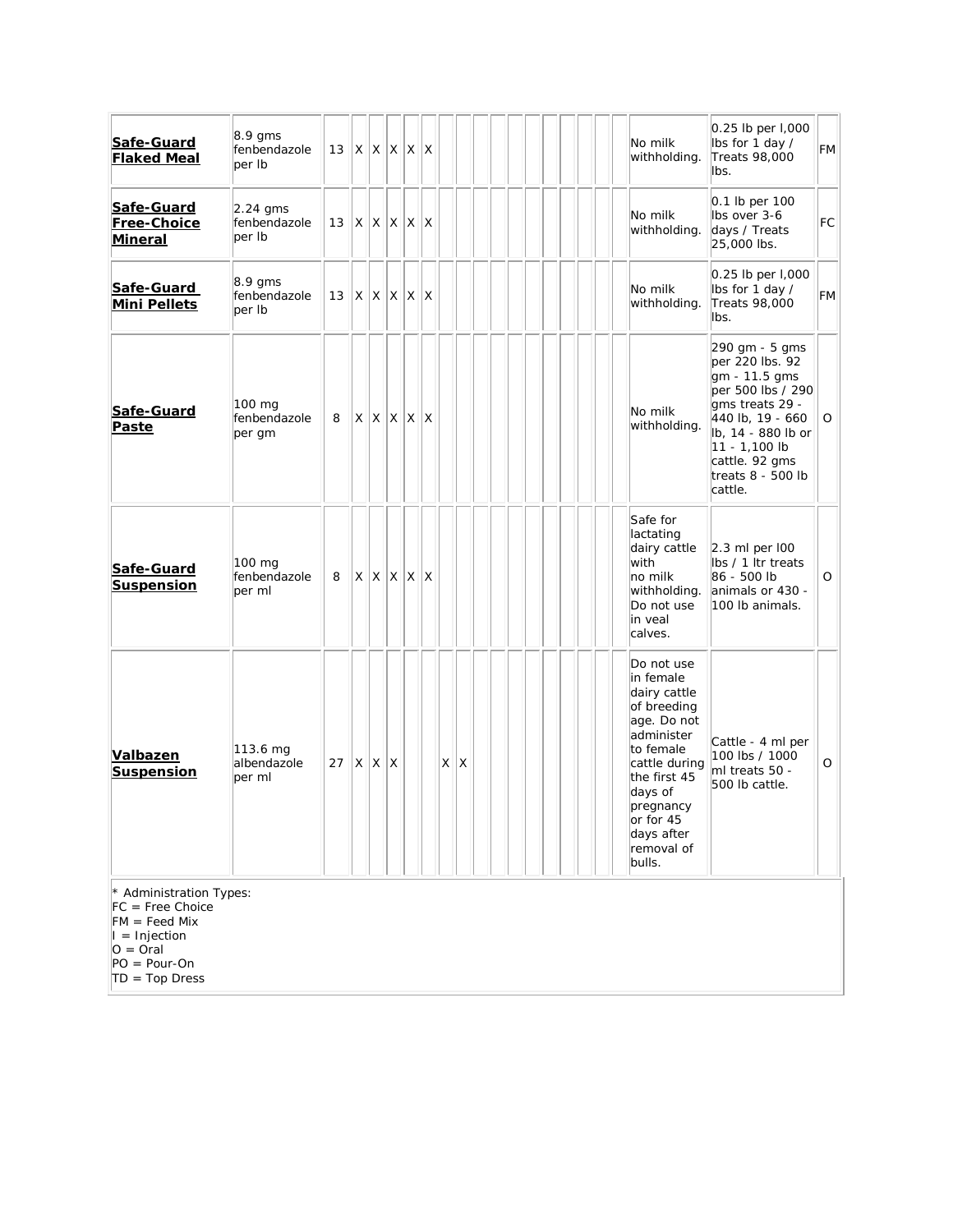## **GOATS**

| <b>DEWORME</b><br><b>R NAME</b>                                                                                                       | <b>ACTIVE</b><br><b>INGREDIEN</b><br>T    | SLAUGHTER WITHDRAWAL<br>IN DAYS | LUNGWORMS | STOMACH WORMS | INTESTINAL WORMS | BANKRUPT WORMS | NODULAR WORMS | LIVER FLUKES | TAPEWORMS | ROUNDWORMS | KIDNEY WORMS | WHIPWORMS | EYEWORMS | NASAL BOTS | UCE | <b>MITES</b> | FLIES<br>HORN | GRUBS | <b>COMMENT</b><br>S                                                                    | DOSAGE/BOD<br>Y WEIGHT<br><b>TREATED</b>                   | <b>ADMINISTRATION</b>       |
|---------------------------------------------------------------------------------------------------------------------------------------|-------------------------------------------|---------------------------------|-----------|---------------|------------------|----------------|---------------|--------------|-----------|------------|--------------|-----------|----------|------------|-----|--------------|---------------|-------|----------------------------------------------------------------------------------------|------------------------------------------------------------|-----------------------------|
| <b>Positive</b><br><b>Pellet Goat</b><br><b>Dewormer</b>                                                                              | $0.44$ gms<br>morantel<br>tartrate per Ib | 30                              |           | X             |                  |                |               |              |           |            |              |           |          |            |     |              |               |       | Safe for all<br>goats,<br>including<br>pregnant<br>females.<br>No milk<br>withholding. | 1 lb per 100 lbs /<br>6 lbs treats 600<br>lbs.             | <b>FM</b>                   |
| <b>Rumatel</b><br>Crumbles                                                                                                            | $4.4$ gms<br>morantel<br>tartrate per Ib  | 30                              |           |               |                  |                |               |              |           | Χ          |              |           |          |            |     |              |               |       | No milk<br>withholding.                                                                | $0.1$ lb per 100 lbs<br>for 1 day / Treats<br>25,000 lbs.  | <b>FM</b><br>$\prime$<br>TD |
| Safe-Guard 100 mg<br><b>Suspensio</b><br>n                                                                                            | fenbendazole<br>per ml                    | 6                               |           | X             |                  |                |               |              |           |            |              |           |          |            |     |              |               |       | Do not use<br>in lactating<br>goats.                                                   | 2.9 ml per 125<br>lbs/ 125 ml treats<br>43 - 125 lb goats. | $\circ$                     |
| * Administration Types:<br>$FC = Free Choice$<br>$FM = Feed Mix$<br>$=$ Injection<br>$O = Oral$<br>$PO = Pour-On$<br>$TD = Top Dress$ |                                           |                                 |           |               |                  |                |               |              |           |            |              |           |          |            |     |              |               |       |                                                                                        |                                                            |                             |

# **POULTRY**

| <b>DEWORMER</b><br><b>NAME</b>              | <b>ACTIVE INGREDIENT</b>                                                      | <b>IDRAWAI</b><br>ţ | ORMS<br><b>ROUN</b> | ORMS<br>CEC)            | WOR<br>忈 | <b>COMMENTS</b>                     | <b>DOSAGE</b>              | RATION<br>ADMINIST |
|---------------------------------------------|-------------------------------------------------------------------------------|---------------------|---------------------|-------------------------|----------|-------------------------------------|----------------------------|--------------------|
| DuraFend                                    | 2.27 gm fenbendazole per lb                                                   | $\mathbf{O}$        | X                   | $\mathsf{I} \mathsf{X}$ |          | For growing turkeys                 | 14.5 grams per<br>ton feed | F<br>M             |
| <b>Multi-Wormer</b><br><b>Triple Action</b> | 400 gm/ton hygromycin B and 4,000<br>gm/ton bacitracin methylene disalicylate | 3                   | X                   | X                       | $\times$ | No withholding<br>required for eggs | scoop per 1 lb<br>feed     | F<br>M             |

\* Administration Types:

FC = Free Choice

 $F = Feed Mix$ 

I = Injection

O = Oral

PO = Pour-On

TD = Top Dress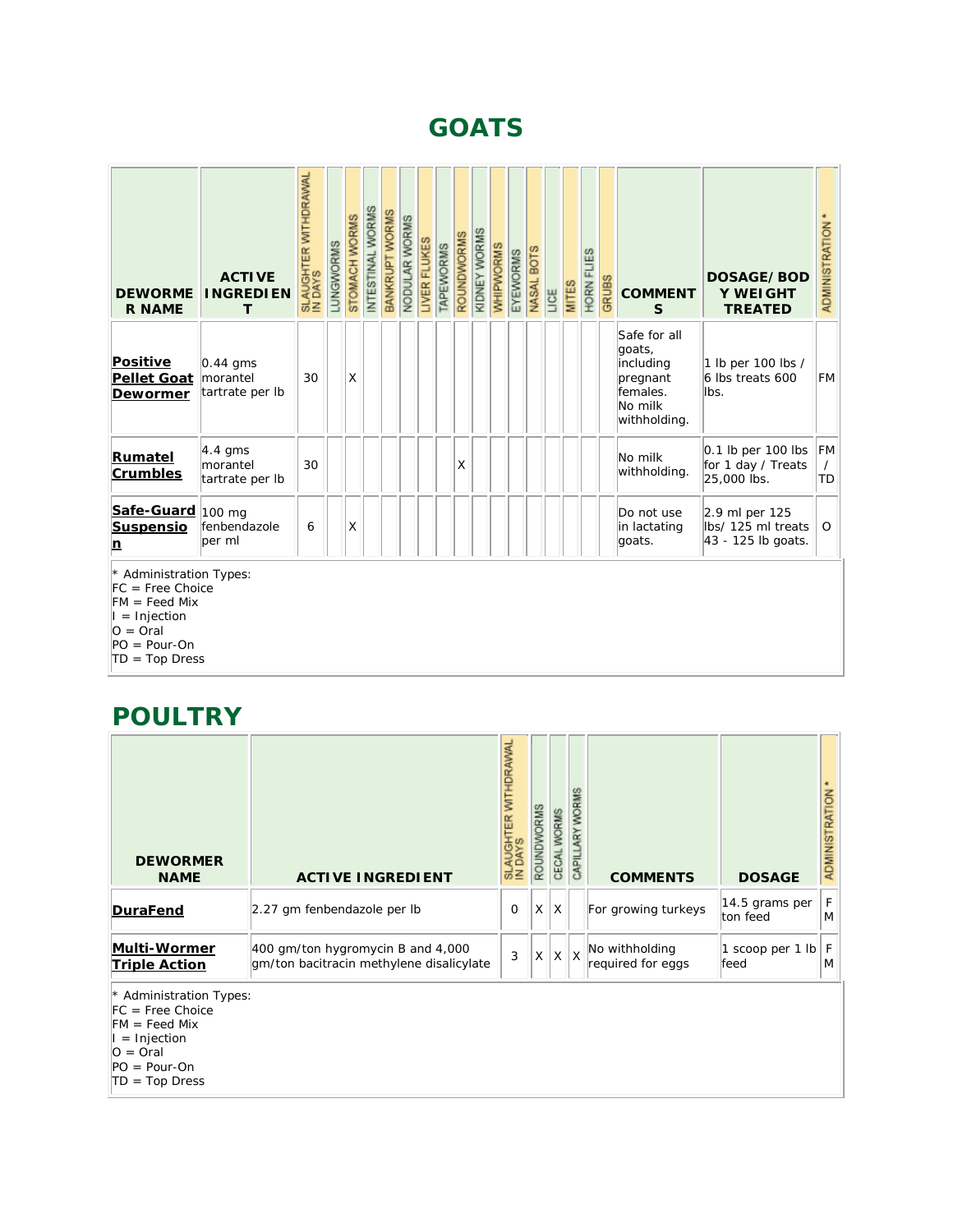## **SHEEP**

| <b>DEWORMER</b><br><b>NAME</b>                                                                                                          | <b>ACTIVE</b><br><b>INGREDIENT</b>     | SLAUGHTER WITHDRAWAL<br>IN DAYS | LUNGWORMS   | INTESTINAL WORMS | LIVER FLUKES | <b>TAPEWORMS</b> | ROUNDWORMS | NASAL BOTS | SP <sub>P</sub><br>HAEMONCHUS<br>ST | MARSHALLAGIA SPP | OSTERTAGIA SPP | STRONGYLOIDES SPP<br><b>OMACH WORMS</b> | <b>TELADORSAGIA SPP</b> | TRICHOSTRONGYLUS SPP | <b>TRICHURIS SPP</b> | <b>COMMENTS</b>                                                                                                                      | DOSAGE/BODY<br><b>WEIGHT</b><br><b>TREATED</b>                                                   | <b>ADMINISTRATION</b> |
|-----------------------------------------------------------------------------------------------------------------------------------------|----------------------------------------|---------------------------------|-------------|------------------|--------------|------------------|------------|------------|-------------------------------------|------------------|----------------|-----------------------------------------|-------------------------|----------------------|----------------------|--------------------------------------------------------------------------------------------------------------------------------------|--------------------------------------------------------------------------------------------------|-----------------------|
| Cydectin<br><b>Sheep</b><br><b>Drench</b>                                                                                               | $1 \text{ mg}$<br>moxidectin<br>ber ml | $\overline{7}$                  |             |                  |              |                  | X          |            | X                                   |                  |                |                                         |                         | X                    |                      | Specifically<br>formulated for<br>use in sheep<br>only. Do not use<br>in female sheep<br>providing milk<br>for human<br>consumption. | 1 ml per 11 lbs /<br>1000 ml treats 100<br>- 110 lb sheep.                                       | O                     |
| <u>I vomec</u><br>Drench for<br>Sheep                                                                                                   | 2400 mcg<br>ivermectin<br>per 3 ml     | 11                              | X           |                  |              |                  | X          | Χ          | Χ                                   |                  | X              | X                                       |                         | $\times$             |                      | Formulated for<br>X use in sheep<br>only.                                                                                            | 3 ml per 26 lbs /<br>960 ml treats 83 -<br>100 lb sheep.                                         | O                     |
| Privermectin 2400 mcg<br><b>Drench For</b><br><b>Sheep</b>                                                                              | ivermectin<br>per 3 ml                 | 11                              | $\mathsf X$ |                  |              |                  | Χ          | X          | Χ                                   |                  | X              | X                                       |                         | $\times$             | X                    | Formulated for<br>use in sheep<br>only.                                                                                              | 3 ml per 26 lbs /<br>960 ml treats 83 -<br>100 lb sheep.                                         | O                     |
| <b>Prohibit</b><br>Soluble<br><b>Drench</b>                                                                                             | 46.8 gms<br>levamisole HCI<br>per pkt  | 3                               | X           | X                |              |                  |            |            | X                                   |                  |                |                                         | X                       | Χ                    |                      |                                                                                                                                      | Sheep - Mix 1 pkt<br>w/1 gal water; 1 oz<br>per 100 lbs /<br>1 pkt treats 128 -<br>100 lb sheep. | O                     |
| Valbazen<br><b>Suspension</b>                                                                                                           | 113.6 mg<br>albendazole<br>per ml      | $\overline{7}$                  | X           | X                | X            | Χ                |            |            | X                                   | X                | X              |                                         |                         | X                    |                      | Do not<br>administer to<br>ewes during the<br>first 30 days of<br>pregnancy or for<br>30 days after<br>removal of rams.              | Sheep - 0.75 ml per<br>25 lbs / 1000 ml<br>treats 664 - 50 lb<br>sheep.                          | O                     |
| * Administration Types:<br>$FC = Free Choice$<br>$FM = Feed Mix$<br>$I = Injection$<br>$O = Oral$<br>$PO = Pour-On$<br>$TD = Top Dress$ |                                        |                                 |             |                  |              |                  |            |            |                                     |                  |                |                                         |                         |                      |                      |                                                                                                                                      |                                                                                                  |                       |